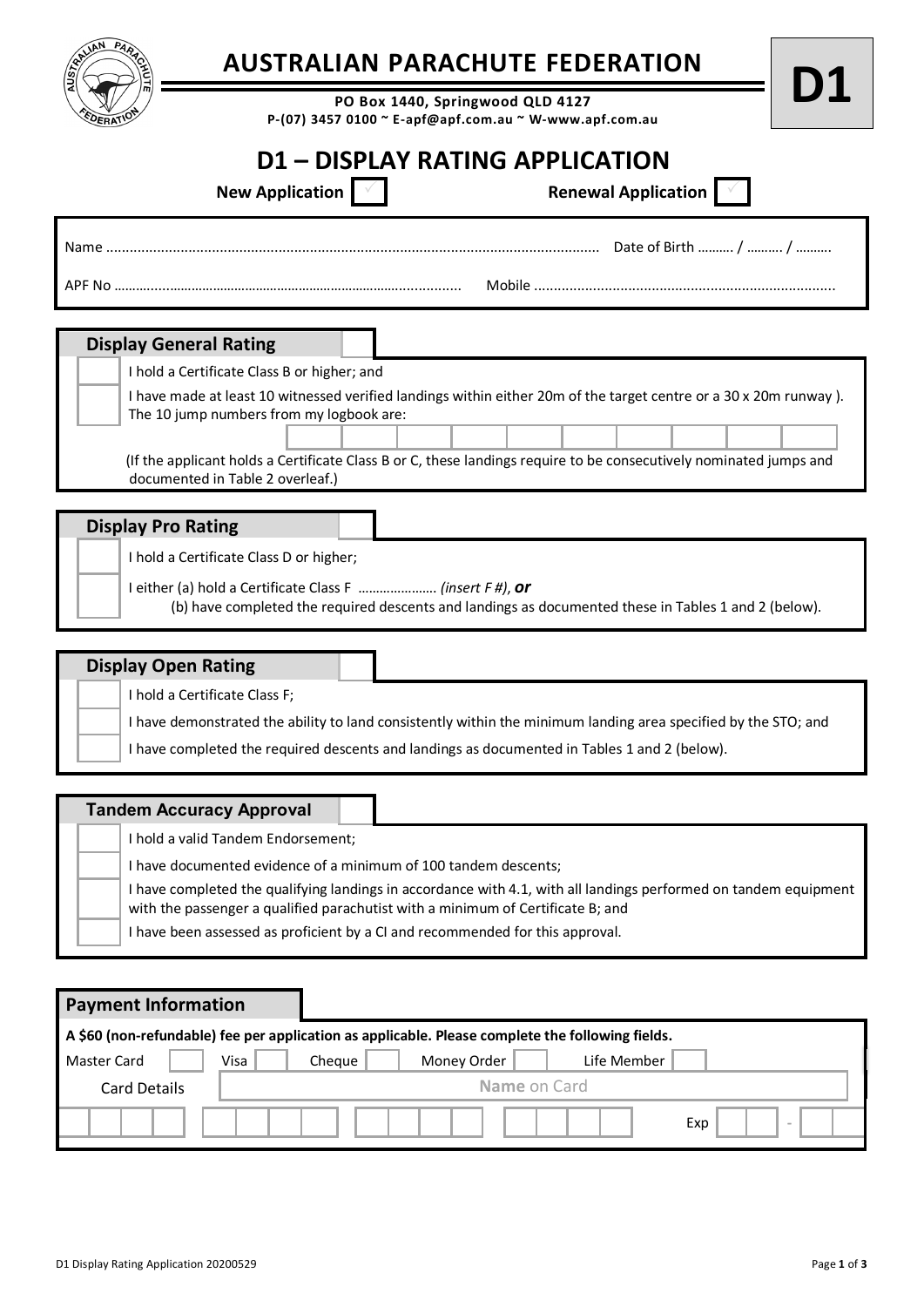|                                                                                                                                                                                                                           | <b>Table 1: Qualifying Descents</b>                                                               | For Display Pro and Display Open applications<br>only, in addition to Table 2 on page 2                                                                          |                           |  |  |  |  |
|---------------------------------------------------------------------------------------------------------------------------------------------------------------------------------------------------------------------------|---------------------------------------------------------------------------------------------------|------------------------------------------------------------------------------------------------------------------------------------------------------------------|---------------------------|--|--|--|--|
| Date                                                                                                                                                                                                                      | Display No.                                                                                       | Location                                                                                                                                                         | Name of Display Organiser |  |  |  |  |
|                                                                                                                                                                                                                           | Upon request by the CI or STO.<br>Vou must attach copies of your<br>Log Book showing these jumps. | Into a Class 'E' DZ or what was previously<br>a Restricted DZ within last 12 months.<br>For Display Open, to at least Display Pro<br>standard in last 12 months. |                           |  |  |  |  |
| <b>OR</b><br>have made 20 landings on what was previously a Restricted DZ noted in my logbook – jump numbers as follows:<br>You must attach copies of your Log Book showing<br>these jumps if requested by the CI or STO. |                                                                                                   |                                                                                                                                                                  |                           |  |  |  |  |

|                |                                                                                                                                                                                                                                                                                                                                                                                                                                               | <b>Table 2: Consecutively Nominated Landings</b> |                                                                                                     | For Display General, only Certificate Class B & C require 10<br>Consecutively Nominated Landings RS 4.1(f) |                                 |  |  |  |  |
|----------------|-----------------------------------------------------------------------------------------------------------------------------------------------------------------------------------------------------------------------------------------------------------------------------------------------------------------------------------------------------------------------------------------------------------------------------------------------|--------------------------------------------------|-----------------------------------------------------------------------------------------------------|------------------------------------------------------------------------------------------------------------|---------------------------------|--|--|--|--|
|                | Jump No.                                                                                                                                                                                                                                                                                                                                                                                                                                      | Date and Time<br>Nominated                       | DZSO Signature before<br>emplaning                                                                  | Distance from target<br>or within runway                                                                   | DZSO Signature after<br>landing |  |  |  |  |
| $\mathbf{1}$   |                                                                                                                                                                                                                                                                                                                                                                                                                                               |                                                  |                                                                                                     |                                                                                                            |                                 |  |  |  |  |
| $\overline{2}$ |                                                                                                                                                                                                                                                                                                                                                                                                                                               |                                                  |                                                                                                     |                                                                                                            |                                 |  |  |  |  |
| 3              |                                                                                                                                                                                                                                                                                                                                                                                                                                               |                                                  |                                                                                                     |                                                                                                            |                                 |  |  |  |  |
| $\overline{4}$ |                                                                                                                                                                                                                                                                                                                                                                                                                                               |                                                  |                                                                                                     | metre runway<br>metre runway                                                                               |                                 |  |  |  |  |
| 5              |                                                                                                                                                                                                                                                                                                                                                                                                                                               |                                                  |                                                                                                     | 30 x 20 metre runway.                                                                                      |                                 |  |  |  |  |
| 6              |                                                                                                                                                                                                                                                                                                                                                                                                                                               |                                                  |                                                                                                     | $\mathord{\curvearrowright}$<br>$\times$<br>$\overline{\times}$<br>M<br>$\frac{5}{2}$<br>$\mathbbm{G}$     |                                 |  |  |  |  |
| $\overline{7}$ |                                                                                                                                                                                                                                                                                                                                                                                                                                               |                                                  | Upon request by the CT and/or STO, you will be<br>required to provide your log book(s) or copies of | within a<br>or within<br>$\alpha$                                                                          |                                 |  |  |  |  |
| 8              |                                                                                                                                                                                                                                                                                                                                                                                                                                               |                                                  | Your Log Book showing these jumps                                                                   | of target or within                                                                                        |                                 |  |  |  |  |
| 9              |                                                                                                                                                                                                                                                                                                                                                                                                                                               |                                                  |                                                                                                     | target                                                                                                     |                                 |  |  |  |  |
| 10             |                                                                                                                                                                                                                                                                                                                                                                                                                                               |                                                  |                                                                                                     | 20 metres of target or                                                                                     |                                 |  |  |  |  |
| 11             |                                                                                                                                                                                                                                                                                                                                                                                                                                               |                                                  |                                                                                                     | metres                                                                                                     |                                 |  |  |  |  |
| 12             |                                                                                                                                                                                                                                                                                                                                                                                                                                               |                                                  |                                                                                                     | $\overline{\mathcal{L}}$                                                                                   |                                 |  |  |  |  |
| 13             |                                                                                                                                                                                                                                                                                                                                                                                                                                               |                                                  |                                                                                                     |                                                                                                            |                                 |  |  |  |  |
| 14             |                                                                                                                                                                                                                                                                                                                                                                                                                                               |                                                  |                                                                                                     |                                                                                                            |                                 |  |  |  |  |
| 15             |                                                                                                                                                                                                                                                                                                                                                                                                                                               |                                                  |                                                                                                     | 20 jumps within                                                                                            |                                 |  |  |  |  |
| 16             |                                                                                                                                                                                                                                                                                                                                                                                                                                               |                                                  |                                                                                                     | Display Open 20 jumps within one metre of<br>Display General10 jumps within<br>Pro                         |                                 |  |  |  |  |
| 17             |                                                                                                                                                                                                                                                                                                                                                                                                                                               |                                                  |                                                                                                     | Display                                                                                                    |                                 |  |  |  |  |
| 18             |                                                                                                                                                                                                                                                                                                                                                                                                                                               |                                                  |                                                                                                     |                                                                                                            |                                 |  |  |  |  |
|                |                                                                                                                                                                                                                                                                                                                                                                                                                                               |                                                  |                                                                                                     |                                                                                                            |                                 |  |  |  |  |
| 19             |                                                                                                                                                                                                                                                                                                                                                                                                                                               |                                                  |                                                                                                     |                                                                                                            |                                 |  |  |  |  |
| 20             |                                                                                                                                                                                                                                                                                                                                                                                                                                               |                                                  |                                                                                                     |                                                                                                            |                                 |  |  |  |  |
|                | Distance is measured from the first point of contact to the Target Centre if using alternative 1 in regulations.<br>If using alternative 2, the 15 x 2m runway, mark that the landing was within the marked area. (In the interest of safety, tandem jumps<br>cannot be nominated). Records which appear to have been altered, erased or have been filled out all at one time will not be accepted.<br>Note that fraud is a criminal offence. |                                                  |                                                                                                     |                                                                                                            |                                 |  |  |  |  |